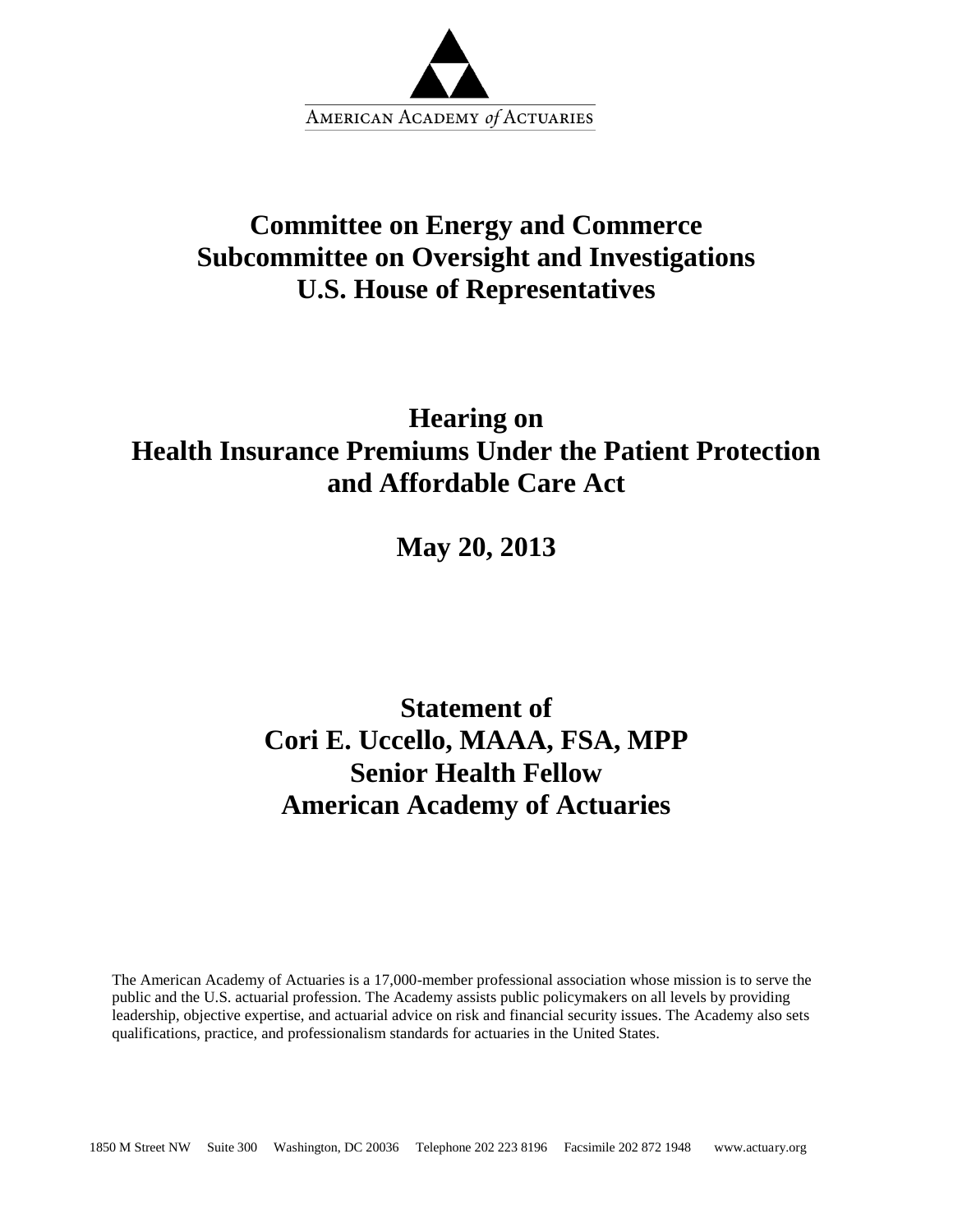#### **Executive Summary**

This testimony is submitted on behalf of the American Academy of Actuaries, which is the nonpartisan professional association representing all actuaries in the United States. Our mission is to serve the public by providing independent and objective actuarial information, analysis, and education to help in the formation of sound public policy.

On Jan. 1, 2014, the Affordable Care Act's (ACA) health insurance issue and rating rules that apply to the individual and small group markets will go into effect. These rules will affect not only overall average premiums, but also the specific premiums that people will face. Premium changes due to the ACA health insurance market reform rules will vary across states and among individuals and will reflect many factors, including:

- The effectiveness of the individual mandate and premium subsidies at attracting low-cost enrollees,
- New benefit requirements which may increase plan generosity but reduce out-of-pocket costs,
- Employer decisions to offer coverage and the demographics and health status of any employees shifting to coverage in the individual market,
- How each state's current issue and rating rules compare to those beginning in 2014, and
- Each individual's demographic characteristics and health status (and income when determining premiums net of subsidies).

\*\*\*\*\*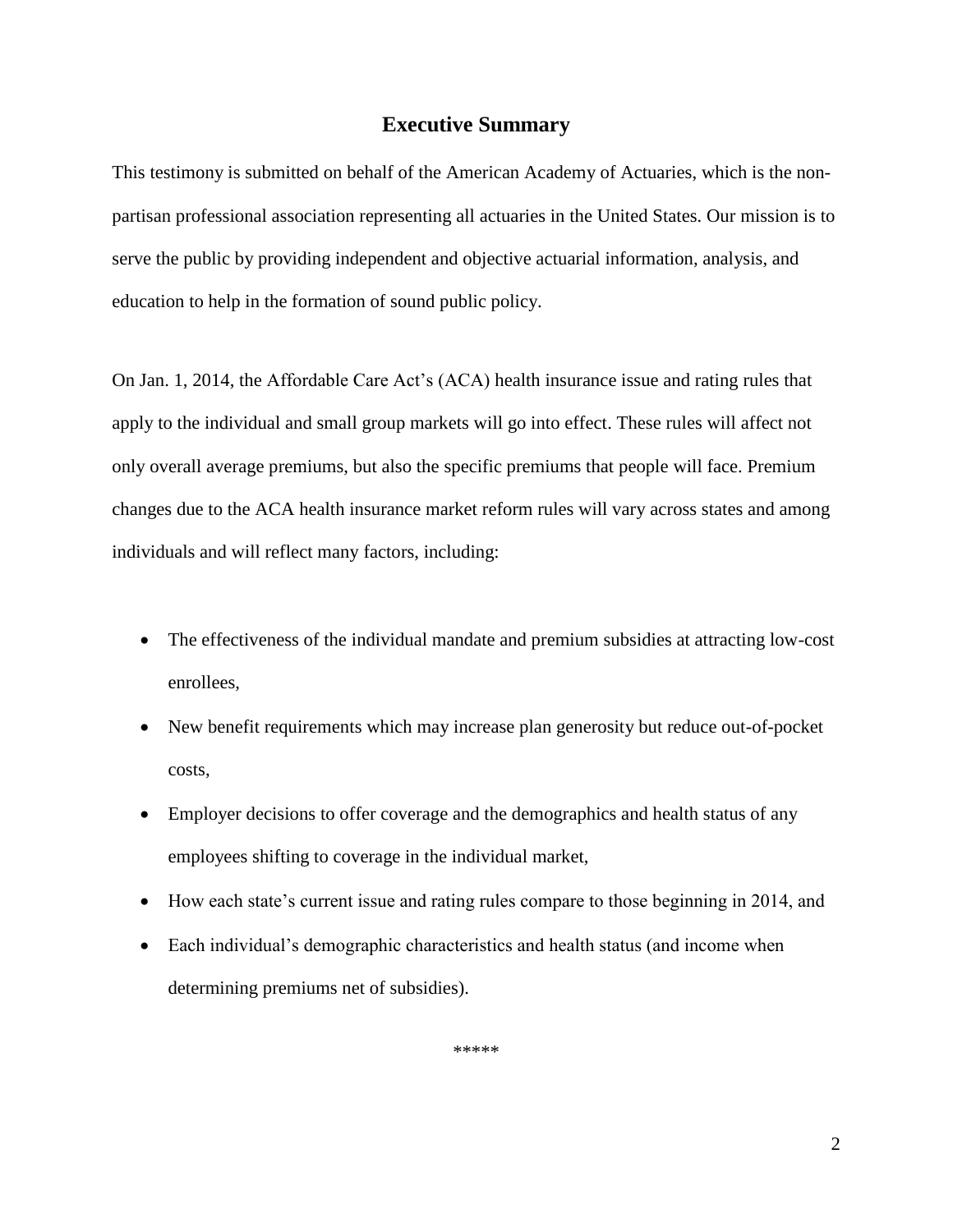#### **Testimony**

Chairman Murphy, Ranking Member DeGette, and distinguished members of the subcommittee—thank you for the opportunity to appear before you today to address how certain provisions in the Affordable Care Act (ACA) could affect health insurance premiums in 2014 and beyond.

My name is Cori Uccello, and I am the Senior Health Fellow at the American Academy of Actuaries. I am providing this testimony on behalf of the Academy, which is the non-partisan professional association representing all actuaries in the United States. Our mission is to serve the public by providing independent and objective actuarial information, analysis, and education to help in the formation of sound public policy.

On Jan. 1, 2014, the ACA health insurance issue and rating rules that apply to the individual and small group markets will go into effect. These rules will affect not only overall average premiums, but also the specific premiums that individuals will face. It is important, however, to highlight that premium changes will differ across states and among individuals.

Much uncertainty still remains regarding how premiums will change. My testimony, which focuses primarily on the individual health insurance market, is intended to examine the various factors that can affect premiums. In doing so, it can help Congress and the public better understand the drivers of any premium changes in 2014. Although this testimony focuses on gross premiums—before any premium subsidies are taken into account—I will note the impact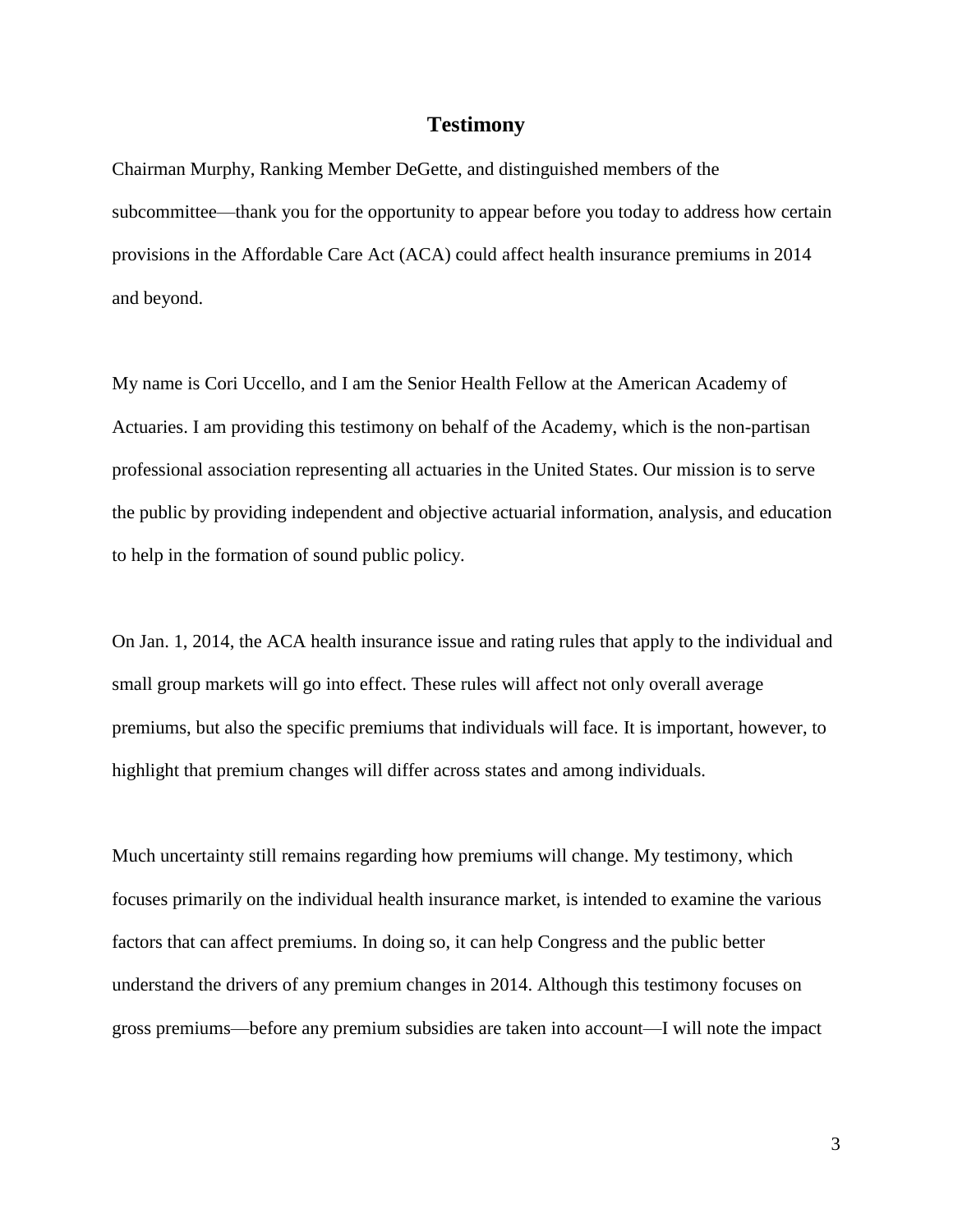of premium subsidies on individual decisions to purchase coverage and the resulting effects of those decisions on gross premiums.

I will begin with an overview of the basic concepts underlying premium calculations, and then highlights various ACA-related provisions and how premiums may change as a result.

#### **Premiums reflect many factors**

Premiums are set to cover the medical claims and administrative costs of the pool of individuals or groups with insurance.

*Who is covered—the composition of the risk pool.* Pooling risks allows the costs of the less healthy to be subsidized by the healthy. In general, the larger the risk pool, the more predictable and stable premiums can be. But the composition of the risk pool is also important. If a risk pool disproportionately attracts those with higher expected claims, premiums will be higher. If a risk pool disproportionately avoids those with higher expected claims, premiums will be lower.

*Projected medical costs.* The majority of premium dollars goes to medical claims.

*Other premium components.* Premiums must cover administrative costs, including those related to product development, enrollment, claims adjudication, and regulatory compliance. They also must cover taxes, assessments, and fees, as well as profit.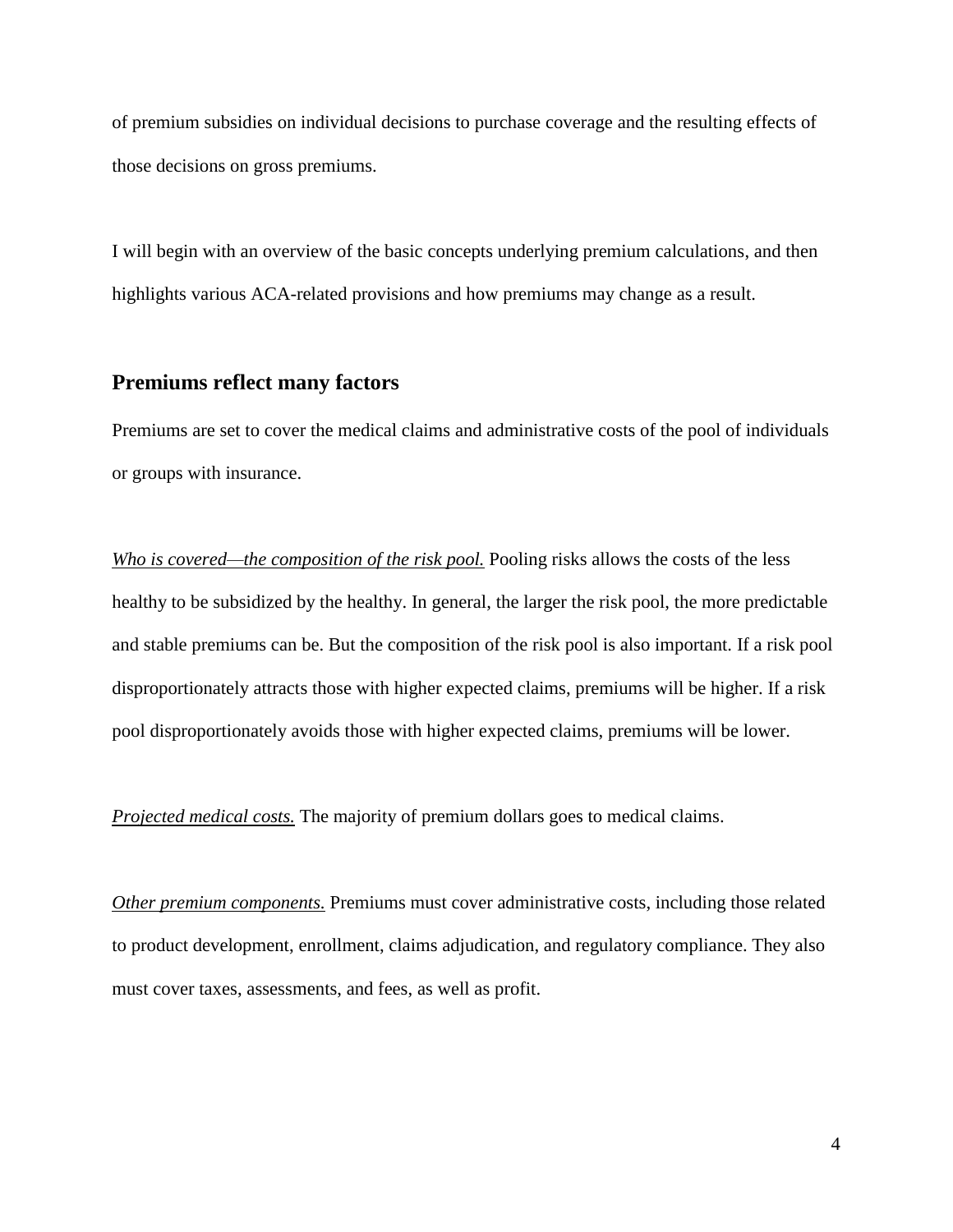*Laws and regulations.* Laws and regulations can affect risk pools, projected medical spending, and other premium components.

#### **Factors driving medical claims**

The total costs of medical claims reflect unit costs, utilization, the mix and intensity of services, and plan design. These categories can overlap because the underlying drivers of health spending can affect more than one of these categories. The interaction between categories is also important.

*Unit cost drivers.* Prices for medical goods and services reflect inflation, the relative negotiating power between insurers and health care providers, and the costs of new medical technology.

*Utilization drivers.* Utilization trends depend on the underlying demographics and health status of the population. On the provider side, they also will reflect incentives in the payment system. For instance, the fee-for-service system encourages greater utilization. On the consumer side, they also will reflect plan generosity—plans covering a wider array of services with lower costsharing requirements likely will incur greater utilization.

*Intensity drivers.* The introduction of new technology and more widespread use of existing technology can lead to the use of more intense and costly medical services. An example of technology-induced intensity increases is the shift from X-rays to more advanced imaging such as CT scans and MRIs. Greater disease severity also can increase treatment intensity.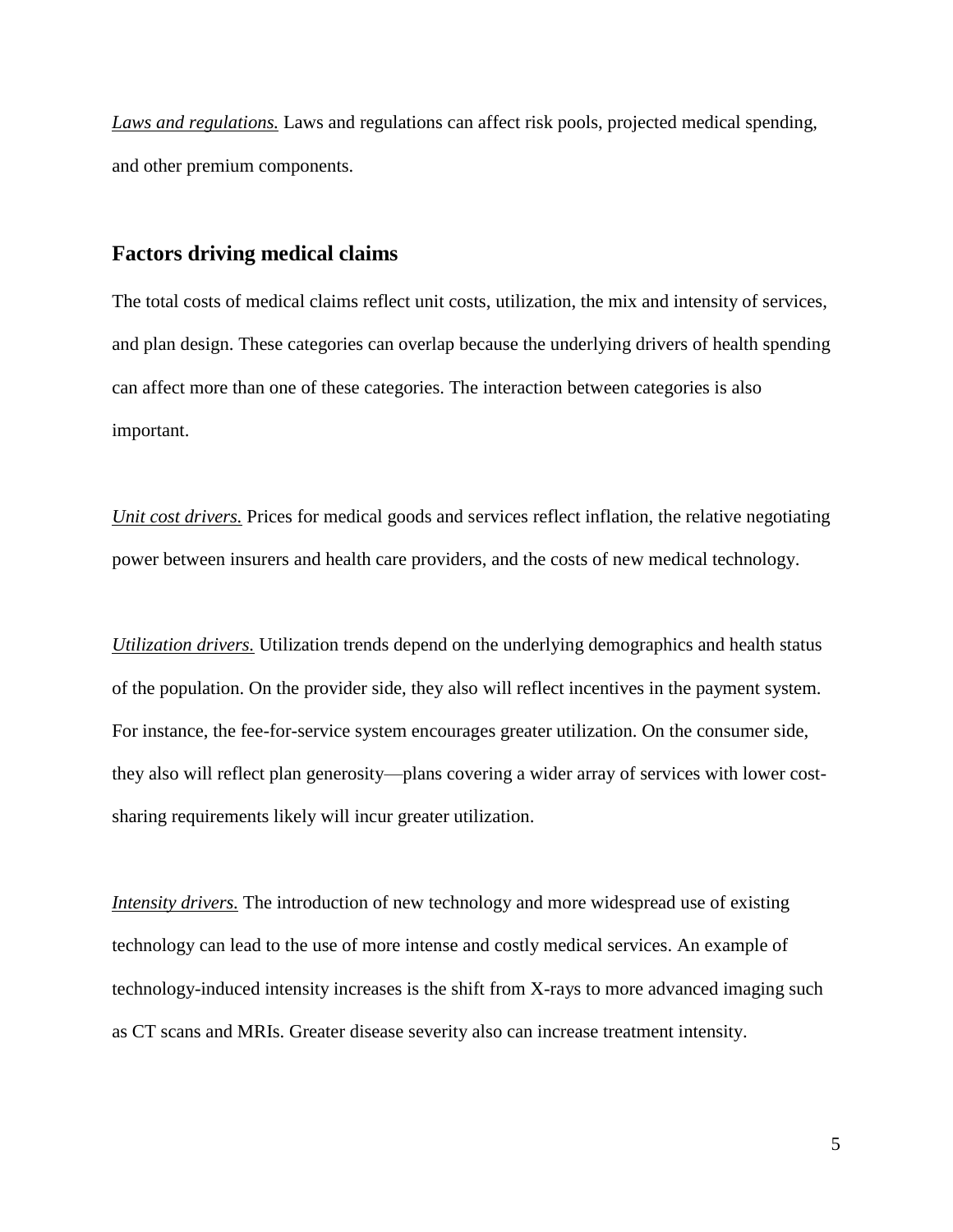### **ACA rules affecting premiums**

Premiums will change under the ACA due to provisions beginning in 2014 that affect the composition of the risk pool, benefit coverage rules, administrative cost rules, and limits on premium variations.

*Rules affecting the risk pool.* Guaranteed-issue requirements will prohibit insurers from denying insurance coverage to those with high-expected health costs, which will tend to increase premiums in states that formerly allowed medical underwriting. On the other hand, the individual mandate and premium subsidies will provide incentives for individuals in good health to obtain coverage, mitigating premium increases due to guaranteed issue.

*Benefit coverage rules.* Plan generosity may increase due to essential health benefit and actuarial value requirements, thus increasing premiums, but lowering out-of-pocket costs.

*Administrative cost rules.* Medical loss ratio (MLR) requirements, already in effect beginning in 2011, limit the share of premiums that can be used for expenses other than medical claims and quality improvement activities.

*Limits on premium variations.* Premiums charged to older adults are limited to three times those charged to younger adults. Aside from age, premiums will be allowed to vary only by family size, tobacco status, geographic area, and metal tier. Premiums will not be allowed to vary by health status or gender.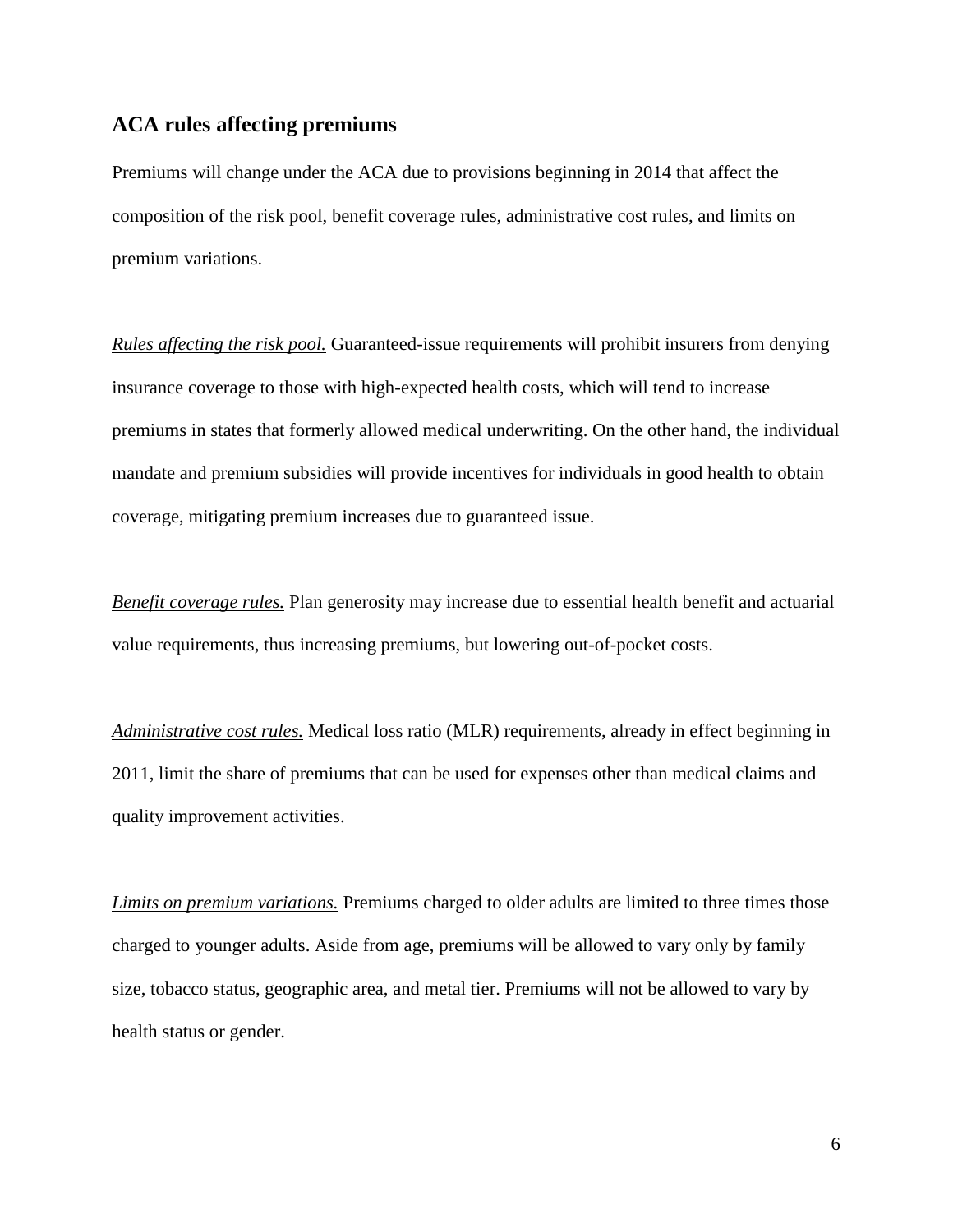*Single risk pool.* Insurers must use a single risk pool for each of the individual and small group markets when developing insurance premiums. This means insurers cannot separate their insured populations into different pools, with higher premiums charged to one segment and lower premiums charged to another.

#### **Potential premium changes in 2014 and beyond**

When projecting and examining premium changes, it is important to distinguish between changes in average premiums and the drivers of those changes from changes in premiums faced by particular individuals and the drivers of those changes. Notably, premium changes will vary by state depending on how each state's pre-ACA rules compare to those under the ACA.

*Changes in average premiums.* Changes in overall premium averages will depend on changes in the composition of the risk pool, which is the underlying demographics and health status of the insured population. This in turn will reflect the effectiveness of the individual mandate and premium subsidies designed to increase coverage among young and healthy individuals, combined with the increased ability of high-cost individuals to purchase coverage due to the guaranteed-issue requirement. In addition, average premiums could increase due to plan generosity requirements. Note that while increases in plan generosity can increase average premiums, they also can reduce consumer out-of-pocket costs.

In addition to previously uninsured individuals obtaining coverage, an important consideration is whether and how individuals will shift between different types of coverage. Such shifts can affect the composition of the risk pool. For instance, if employers drop coverage and the workers

7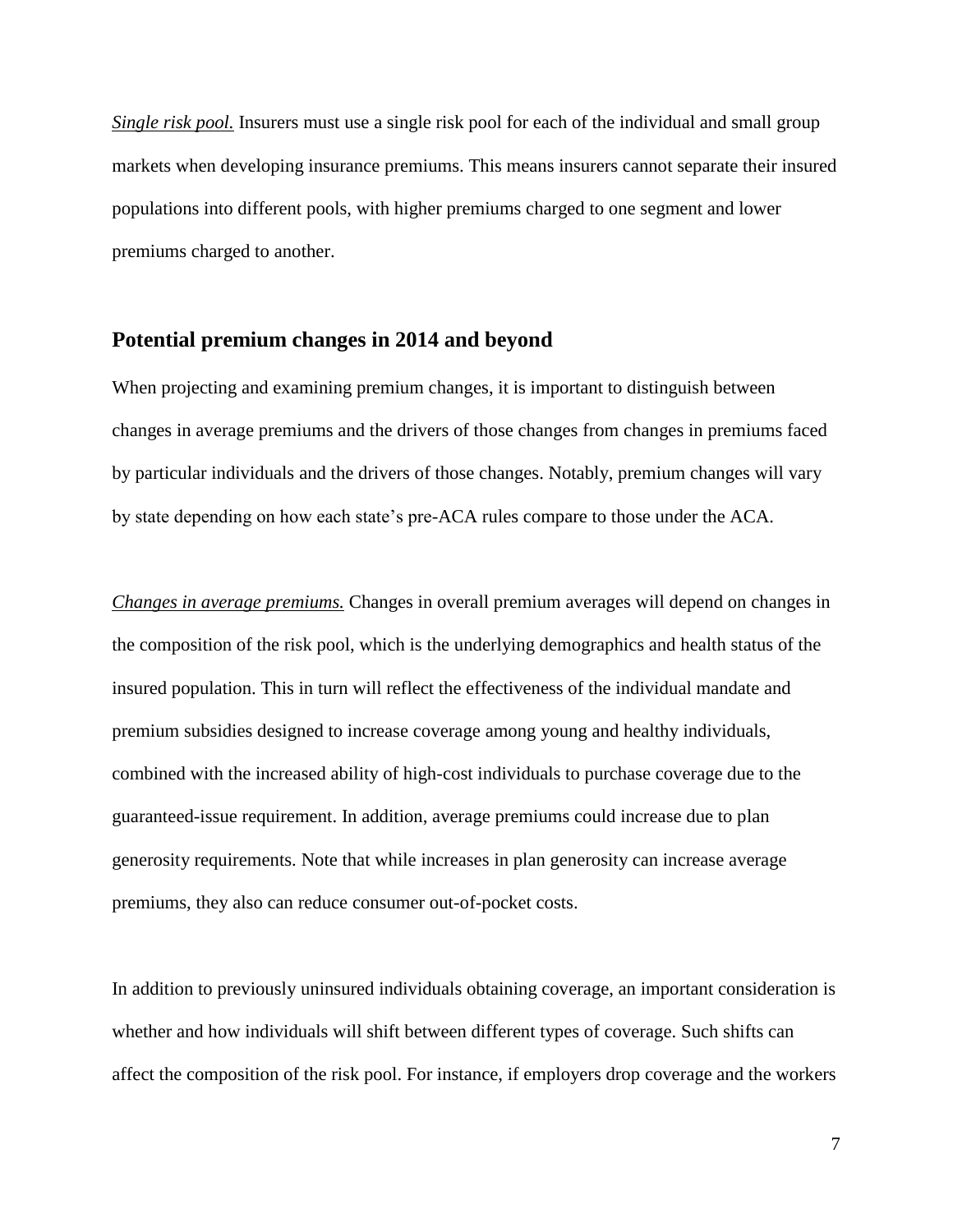instead obtain coverage in the individual market, the impact on premiums in the individual market depends on the demographics and health status of those shifting coverage. If those shifting coverage are young and healthy, the result would be downward pressure on average premiums in the individual market. If those shifting coverage are older and less healthy, the result would be upward pressure on average premiums.

Individuals moving out of high-risk pools and into the individual market also will impact premiums. Presumably, these individuals will have high costs and put upward pressure on premiums. Offsetting this effect, at least in the near term, will be the temporary reinsurance program in effect from 2014 to 2016. This reinsurance program will provide payments to plans with individuals who incur high medical costs. These payments have the effect of subsidizing premiums in the individual market. Although the payments will phase down between 2014 and 2016, the individual mandate penalties will increase during this period, which may increase the mandate's effectiveness at encouraging low-cost individuals to obtain coverage.

*Changes in premiums faced by individuals.* Different individuals will face different premium changes based on their age, gender, health status, and, as discussed below, state. In most states, the compression of premiums due to the age rating restrictions will increase the relative rates for younger adults and reduce them for older adults. The prohibition on the ability to charge different premiums by gender will shift costs between men and women, depending on age. In states that currently allow premiums to vary by gender, premiums typically are higher for younger women than younger men and for older men than younger women. Premiums will shift between men and women accordingly so that these gender-related differences will be eliminated.

8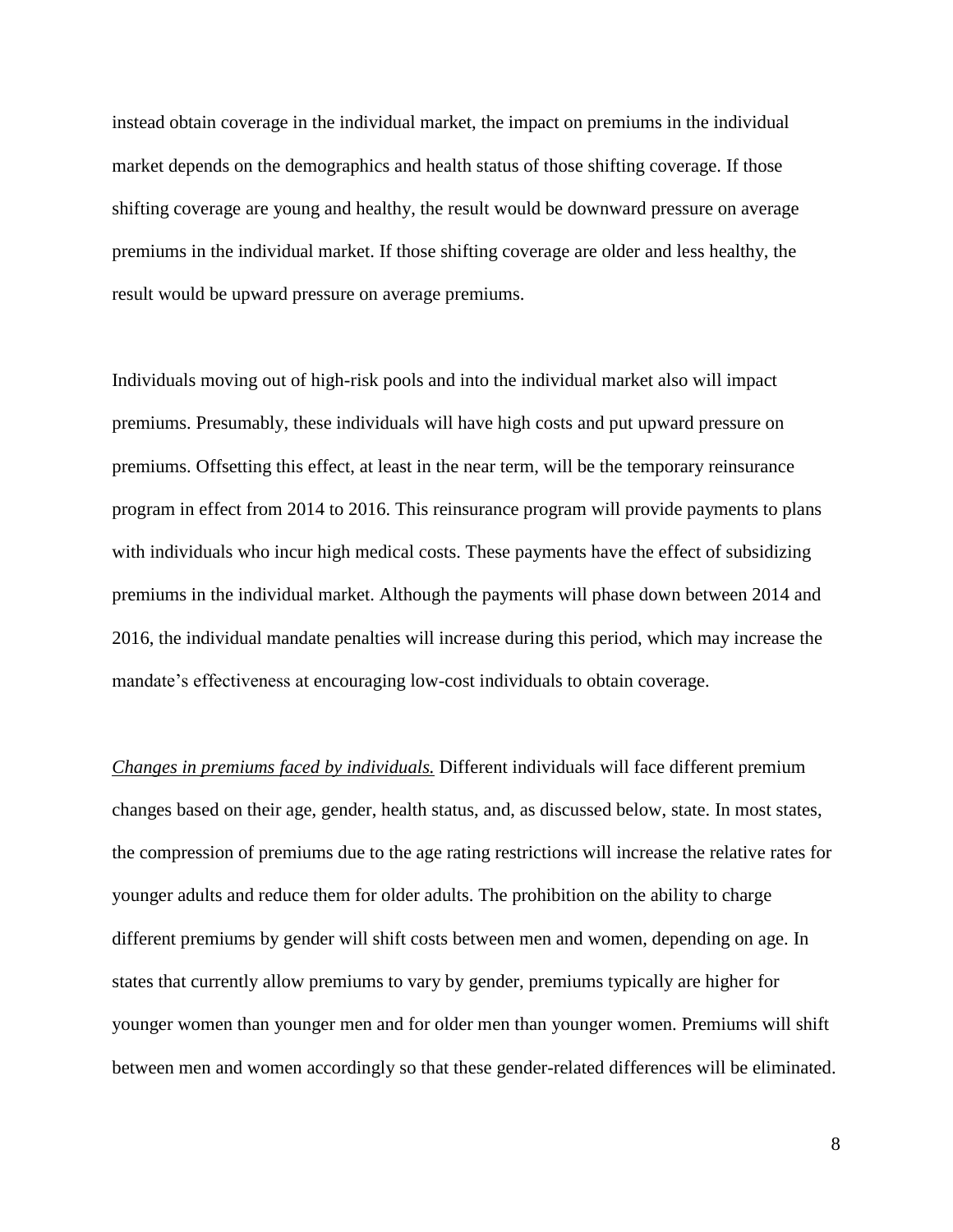The prohibition of health status rating will increase the relative premiums for healthy individuals and reduce them for those in poorer health.

The distribution of individuals by health costs is skewed, with more low-cost individuals than high-cost individuals. If the low-cost individuals, who are vulnerable to the largest gross premium increases, elect to leave (or not join) the individual market after the ACA 2014 rules take effect, upward pressure on premiums will result. The premium subsidies and individual mandate could reduce this effect.

*Premium changes will vary by state.* How premiums change, on average and among individuals, will vary by state based on how each state's pre-ACA rules compare to those under the ACA. In states that already limit the extent to which premiums can vary among individuals, especially those with guaranteed-issue requirements, average premiums potentially could decline as lowercost individuals obtain coverage due to the individual mandate and premium subsidies. In states with no or few rate restrictions, premiums are more likely to go up, to reflect an influx of highercost individuals. In addition, premium changes will vary depending on each state's distribution of the population by income and insurance status (including access to employer coverage) and regional differences in utilization rates and provider prices. Among individuals, the largest premium increases for younger adults, and the largest reductions for older adults, will occur in states that don't currently restrict premium variations by age.

*Factors mitigating rate shock/adverse selection.* Premium subsidies will directly lower the net premium costs for individuals with incomes less than 400 percent of the federal poverty level. As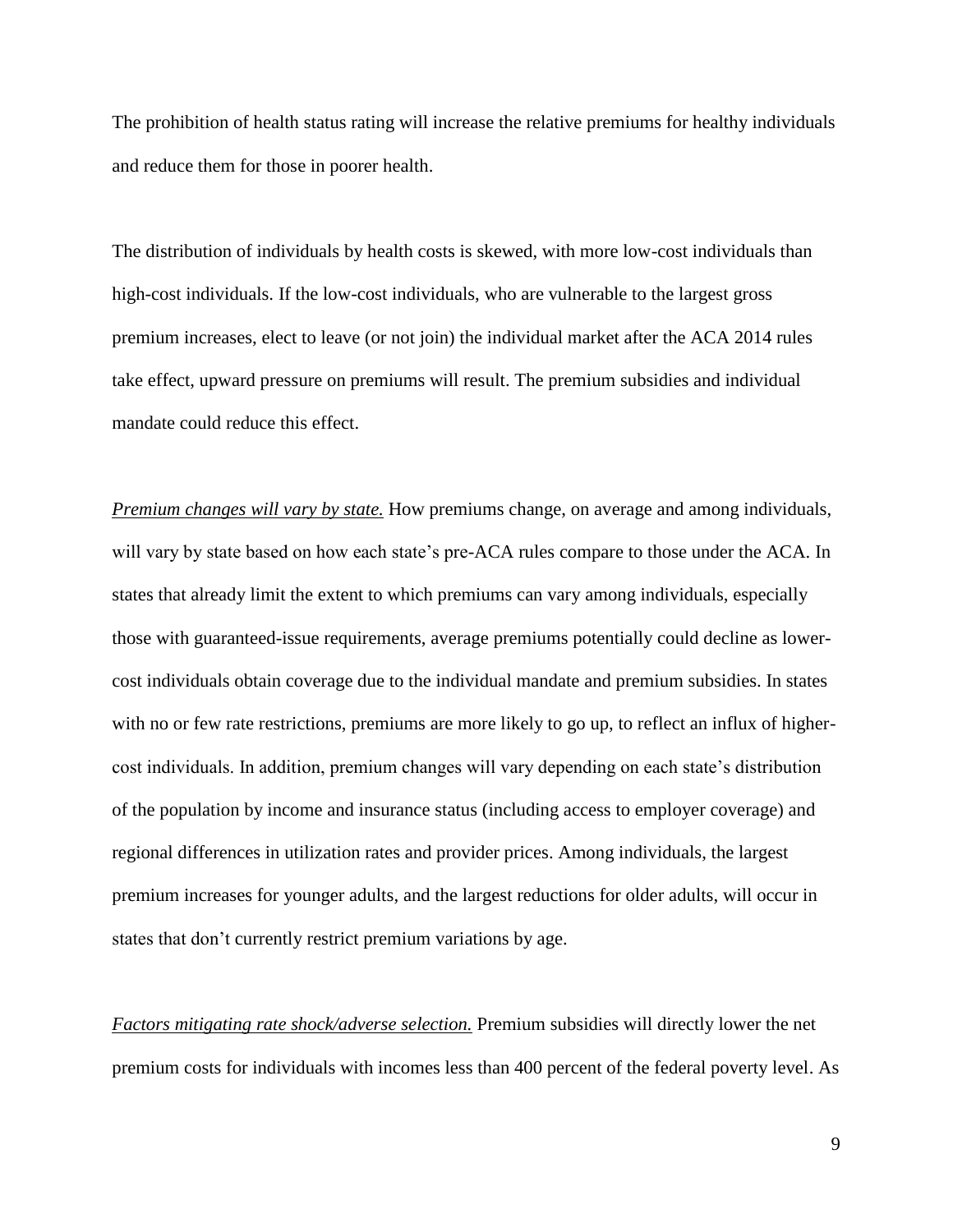a result of these lower premiums, more individuals will obtain coverage, regardless of health status. The individual mandate also provides an incentive to obtain coverage, regardless of health status. Taken together, these provisions will help mitigate premium increases caused by the guaranteed-issue provision. Although young adults not eligible for premium subsidies are most at risk for premium increases, they will have access to catastrophic plans. The premiums for these plans can be adjusted for expected enrollee spending, meaning premiums could be lower to reflect a younger enrollee population.

*Options to further address rate shock/adverse selection.* Although the ACA includes provisions aimed to mitigate premium increases and rate shock, more can be done. Strengthening the individual mandate would help mitigate premium increases due to a less healthy enrollee population. Approaches could include less frequent open enrollment periods, penalties for late enrollment, more generous premium subsidies, and enhanced public outreach and consumer education. Another option would be to extend and/or increase the reinsurance program subsidies.

#### **Premium changes in the small-group market**

Much of the focus on premium changes has been in the individual market. In the small-group market, however, premiums are likely to change as a result of the ACA as well. And, as in the individual market, the premium changes will vary across states and across groups.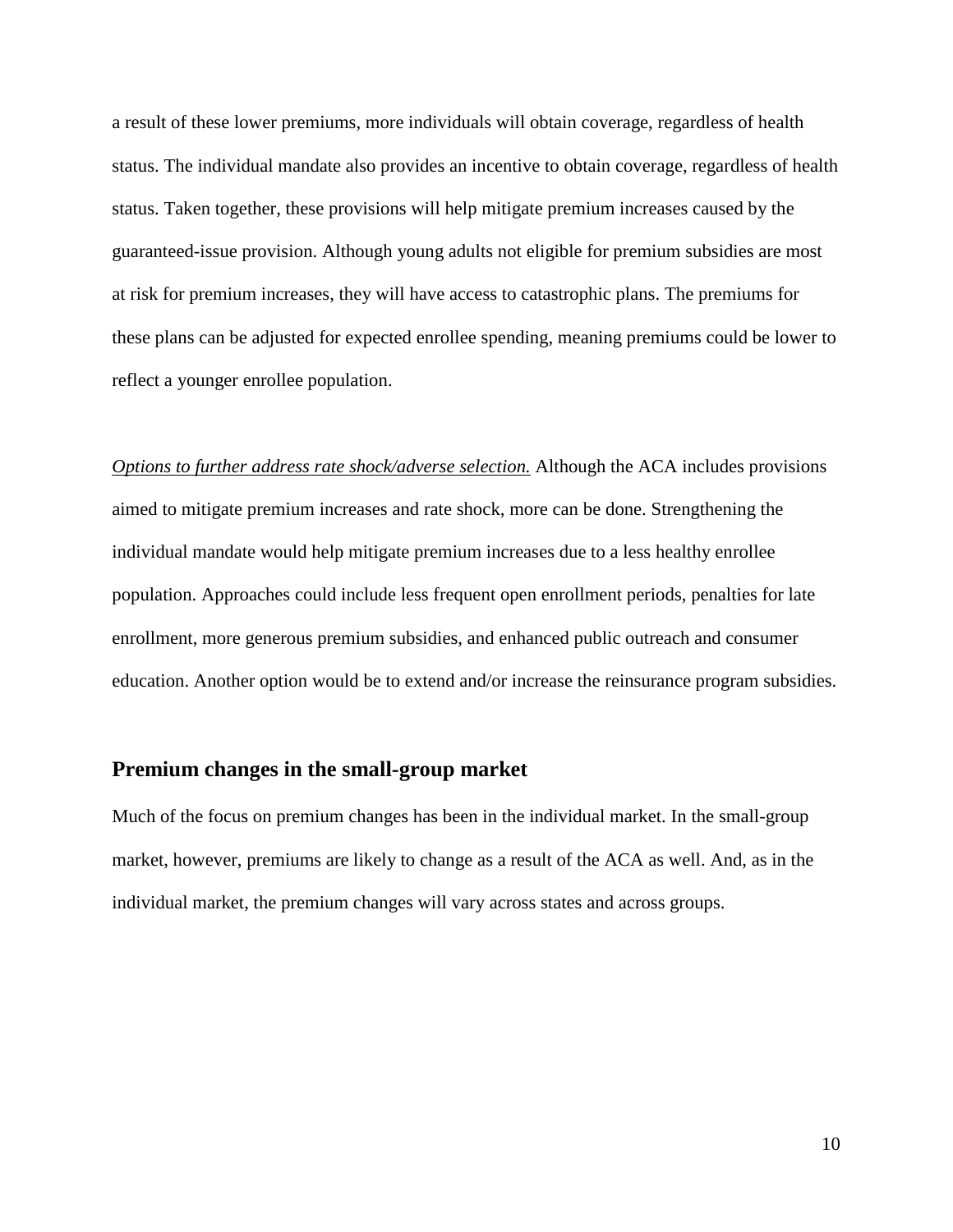Currently, insurers in all states are required to offer guaranteed issue for small groups, meaning that they cannot be denied coverage.<sup>1</sup> Nevertheless, in most states, insurers are allowed to vary rates across groups, depending on the group's demographics, health status, group size, and industry. Beginning in 2014, small-group insurers will be required to use the same limited set of premium-rating factors as used in the individual market—age (limited to a 3:1 variation), family size, tobacco status, geographic area, and metal tier. Premiums will not be allowed to vary by health status, gender, or other small-group characteristics. As a result, premiums could go up in small groups with a disproportionately higher share of young and/or healthy workers and down in small groups with a disproportionately higher share of old and/or unhealthy workers. The smallest groups, which are currently often charged higher premiums than larger groups, could see premium reductions, while larger groups could see premium increases. Again, however, the degree to which small-group premiums will change due to ACA premium-rating restrictions will vary according to a state's current rating rules. The changes will be largest in those states that currently allow the greatest flexibility in rating and much lower in those states with existing rating rules similar to those required by the ACA.

In general, the small groups that will experience the greatest increases will be the lower-cost groups, while the groups experiencing the greatest decreases will be the higher-cost groups. Just as the distribution of individuals by health costs is skewed, the distribution of groups by health care costs is skewed, with more low-cost groups than high-cost groups. If the low-cost groups,

 $\overline{a}$ 

<sup>&</sup>lt;sup>1</sup> The Health Insurance Portability and Accountability Act (HIPAA) prohibits insurers from denying coverage to small employers based upon health conditions of the employees. However, HIPAA does allow insurers to enforce minimum participation and employer contribution requirements. Under the ACA, insurers will continue to be able to enforce minimum participation and employer contribution requirements, but only for small groups enrolling outside of the designated month-long annual open enrollment period. The prohibition on minimum participation and employer contribution requirements within the one month open enrollment period could result in some upward pressure on premiums.